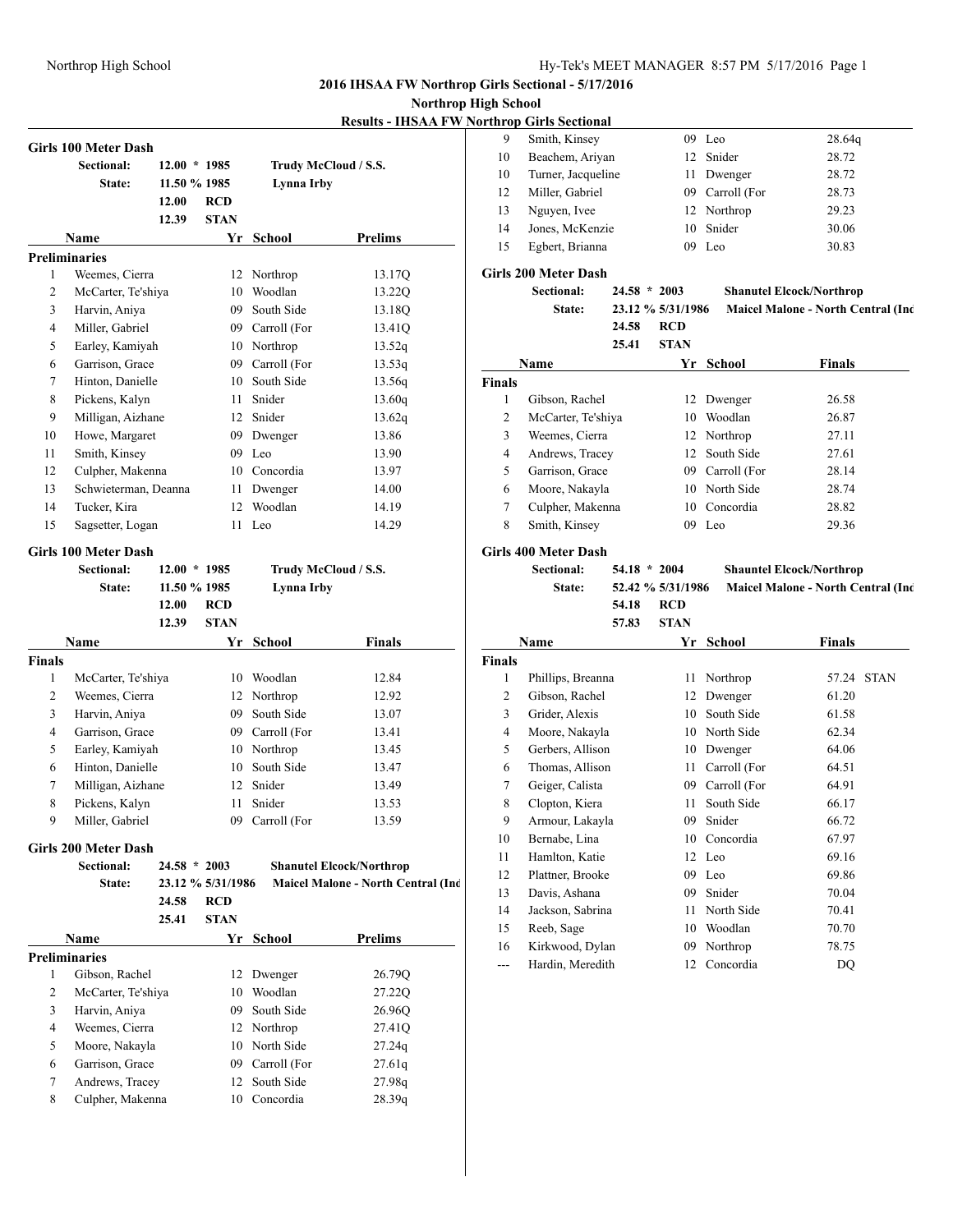#### **Northrop High School**

**Results - IHSAA FW Northrop Girls Sectional**

|                | Girls 800 Meter Run  |                  |             |                     |                              |
|----------------|----------------------|------------------|-------------|---------------------|------------------------------|
|                | <b>Sectional:</b>    | $2:13.30 * 1985$ |             |                     | <b>Sherry Hoover/Woodlan</b> |
|                | State:               | 2:09.82 % 6/2003 |             | <b>Temeka Kincy</b> |                              |
|                |                      | 2:13.30          | RCD         |                     |                              |
|                |                      | 2:16.01          | <b>STAN</b> |                     |                              |
|                | Name                 |                  |             | Yr School           | <b>Finals</b>                |
| <b>Finals</b>  |                      |                  |             |                     |                              |
| 1              | Hathaway, Meagan     |                  |             | 09 Carroll (For     | 2:19.35                      |
| $\overline{c}$ | Irby, Jo'deci        |                  |             | 09 Northrop         | 2:24.67                      |
| 3              | Falater, Margaret    |                  |             | 10 Carroll (For     | 2:26.87                      |
| 4              | Kilby, Nedrah        |                  |             | 09 Northrop         | 2:28.35                      |
| 5              | Brelage, Abby        |                  |             | 11 Dwenger          | 2:30.87                      |
| 6              | Brennan, Abbey       |                  |             | 10 Concordia        | 2:32.25                      |
| 7              | Witmer, Natalie      |                  |             | 09 Concordia        | 2:35.72                      |
| 8              | Brelage, Megan       |                  |             | 12 Dwenger          | 2:36.33                      |
| 9              | Folland, Julia       |                  |             | 12 Churubusco       | 2:38.16                      |
| 10             | Jones, Jael          |                  |             | 12 Leo              | 2:39.98                      |
| 11             | Peck, Kelsey         |                  |             | 10 Snider           | 2:42.75                      |
| 12             | Goldman, Lauren      |                  |             | $12$ Leo            | 2:45.28                      |
| 13             | Farrell, Angelica    |                  |             | 12 Blackhawk        | 2:49.10                      |
| 14             | Rise, Lontrice       |                  |             | 12 South Side       | 2:50.50                      |
| 15             | Zeigler, Heidi       |                  |             | 10 Churubusco       | 2:51.19                      |
| 16             | Meador, Zariah       |                  |             | 09 Woodlan          | 2:53.22                      |
| 17             | Rembert, Leona       |                  |             | 09 South Side       | 2:55.79                      |
| 18             | Knepp, Allison       |                  |             | 11 Woodlan          | 3:03.15                      |
| ---            | Wilchar, Makyla      |                  |             | 09 North Side       | NT                           |
| ---            | Wilchar, Chaelynn    |                  |             | 09 North Side       | NT                           |
|                | Girls 1600 Meter Run |                  |             |                     |                              |
|                | <b>Sectional:</b>    | $4:56.08 * 2004$ |             |                     | Alissa McKaig/Concordia      |
|                | State:               | 4:43.46 % 2011   |             | <b>Waverly Neer</b> |                              |
|                |                      | 4:56.08          | <b>RCD</b>  |                     |                              |
|                |                      | 5:00.59          | <b>STAN</b> |                     |                              |
|                | Name                 |                  |             | Yr School           | Finals                       |
| <b>Finals</b>  |                      |                  |             |                     |                              |
| 1              | Green, Abigail       |                  |             | 09 Carroll (For     | 5:21.73                      |
| 2              | Metzger, Leah        |                  |             | 10 Carroll (For     | 5:32.44                      |
| 3              | Folland, Julia       |                  |             | 12. Churubusco      | 5:38.73                      |
| $\overline{4}$ | Wilchar, Makyla      |                  |             | 09 North Side       | 5:43.85                      |
| 5              | Kayser, Elana        |                  | 11          | Woodlan             | 5:46.92                      |
| 6              | Barrett, Tonya       |                  | 10          | Northrop            | 5:47.63                      |
| 7              | Wyatt, Olivia        |                  | 12          | Dwenger             | 5:50.20                      |
| 8              | McMasters, Caroline  |                  | 12          | Dwenger             | 5:51.67                      |
| 9              | Giraldo, Patricia    |                  | 11          | Northrop            | 5:53.98                      |
| ---            | Meador, Zariah       |                  | 09          | Woodlan             | NT                           |
| $---$          | Newgent, Kaitlynn    |                  | 10          | Snider              | NT                           |
|                | Trier, Carmen        |                  |             | 10 Concordia        | NT                           |
|                | Wilchar, Chaelynn    |                  | 09          | North Side          | NT                           |
|                | Zeigler, Jamie       |                  | 09          | Churubusco          | NT                           |
| ---            | Mcginnis, Anna       |                  | 09          | South Side          | NT                           |
| ---            | Kolkman, Elizabeth   |                  | 09          | South Side          | NT                           |

|                | <b>Girls 3200 Meter Run</b>    |                   |             |                       |                         |
|----------------|--------------------------------|-------------------|-------------|-----------------------|-------------------------|
|                | <b>Sectional:</b>              | $10:45.68 * 2003$ |             |                       | Alissa McKaig/Concordia |
|                | <b>State:</b>                  | 10:11.20 % 2015   |             | <b>Anna Rohrer</b>    |                         |
|                |                                | 10:45.68          | RCD         |                       |                         |
|                |                                | 10:58.00          | <b>STAN</b> |                       |                         |
|                | Name                           |                   |             | Yr School             | <b>Finals</b>           |
| <b>Finals</b>  |                                |                   |             |                       |                         |
| 1              | Fruchey, Madison               |                   | 12          | Carroll (For          | 10:42.18* RCD           |
| 2              | Marriott, Lindsey              |                   | 11          | Leo                   | 11:34.24                |
| 3              | Martin, Hannah                 |                   |             | 11 Concordia          | 11:48.83                |
| $\overline{4}$ | Ryan, Emily                    |                   |             | 11 Carroll (For       | 11:56.07                |
| 5              | Wallace, Meagan                |                   |             | 10 Snider             | 12:36.49                |
| 6              | Ebetino, Alexandria            |                   |             | 09 Dwenger            | 12:51.05                |
| 7              | Groves, Olivia                 |                   |             | 12 Dwenger            | 12:56.15                |
| 8              | Curry, Emma                    |                   |             | 10 North Side         | 13:02.06                |
| 9              | Zeigler, Jamie                 |                   |             | 09 Churubusco         | 13:09.96                |
|                | Kim, Yejee                     |                   |             | 12 Northrop           | NT                      |
| ---            | Kayser, Elana                  |                   |             | 11 Woodlan            | NT                      |
| ---            | Jensen, Hayley                 |                   |             | 09 Northrop           | NT                      |
| ---            | Ulmer, Haley                   |                   | 09          | Concordia             | DNF                     |
|                | <b>Girls 100 Meter Hurdles</b> |                   |             |                       |                         |
|                | Sectional:                     | $14.36 * 2013$    |             |                       | Symone Black/Concordia  |
|                | State:                         | 13.95 % 2005      |             | Vanneisha Ivy         |                         |
|                |                                | 14.36             | <b>RCD</b>  |                       |                         |
|                |                                | 14.97             | <b>STAN</b> |                       |                         |
|                | Name                           |                   | Yr          | <b>School</b>         | <b>Prelims</b>          |
|                | <b>Preliminaries</b>           |                   |             |                       |                         |
| 1              | Houston, Kimaya                |                   | 11          | South Side            | 15.90Q                  |
| 2              | Phillips, Breanna              |                   | 11          | Northrop              | 15.91Q                  |
| 3              | Friedrich, Olivia              |                   | 11          | Concordia             | 16.14Q                  |
| 4              | Wilkins, Carly                 |                   |             | 12 Carroll (For       | 16.35Q                  |
| 5              | Vanlandingham, Alarra          |                   |             | 09 Woodlan            | 16.27q                  |
| 6              | Shakoor, Natasha               |                   |             | 09 North Side         | 16.48q                  |
| 7              | Castleman, Kaitlyn             |                   |             | 11 Woodlan            | 17.06q                  |
| 8              | Lubbehusen, Emma               |                   |             | 10 Carroll (For       | 17.35q                  |
| 9              | Anderson, Alyssa               |                   |             | 12 Churubusco         | 18.04q                  |
| 10             | Burton, Danitria               |                   |             | 10 Northrop           | 18.24                   |
| 11             | Brust, Mikaela                 |                   | 10          | Dwenger               | 19.11                   |
| 12             | Rogers, Oneisha                |                   | 10          | Snider                | 19.13                   |
| 13             | Coleman, Janiy'a               |                   | 09          | Snider                | 19.84                   |
| 14             | Fritz, Sydnee                  |                   |             | 09 Leo                | 20.02                   |
| 15             | Ewing, Hannah                  |                   | 09          | Dwenger               | 20.18                   |
| 16             | Williams, Sydney               |                   | 10          | Leo                   | 20.57                   |
|                | <b>Girls 100 Meter Hurdles</b> |                   |             |                       |                         |
|                | <b>Sectional:</b>              | $14.36 * 2013$    |             |                       |                         |
|                |                                |                   |             |                       | Symone Black/Concordia  |
|                | State:                         | 13.95 % 2005      |             | Vanneisha Ivy         |                         |
|                |                                | 14.36             | RCD         |                       |                         |
|                |                                | 14.97             | <b>STAN</b> |                       |                         |
| <b>Finals</b>  | Name                           |                   | Yr          | <b>School</b>         | <b>Finals</b>           |
| 1              |                                |                   |             |                       |                         |
|                | Phillips, Breanna              |                   | 11          | Northrop              | 15.15                   |
| 2<br>3         | Houston, Kimaya                |                   | 11<br>09    | South Side<br>Woodlan | 15.42                   |
|                | Vanlandingham, Alarra          |                   |             |                       | 15.91                   |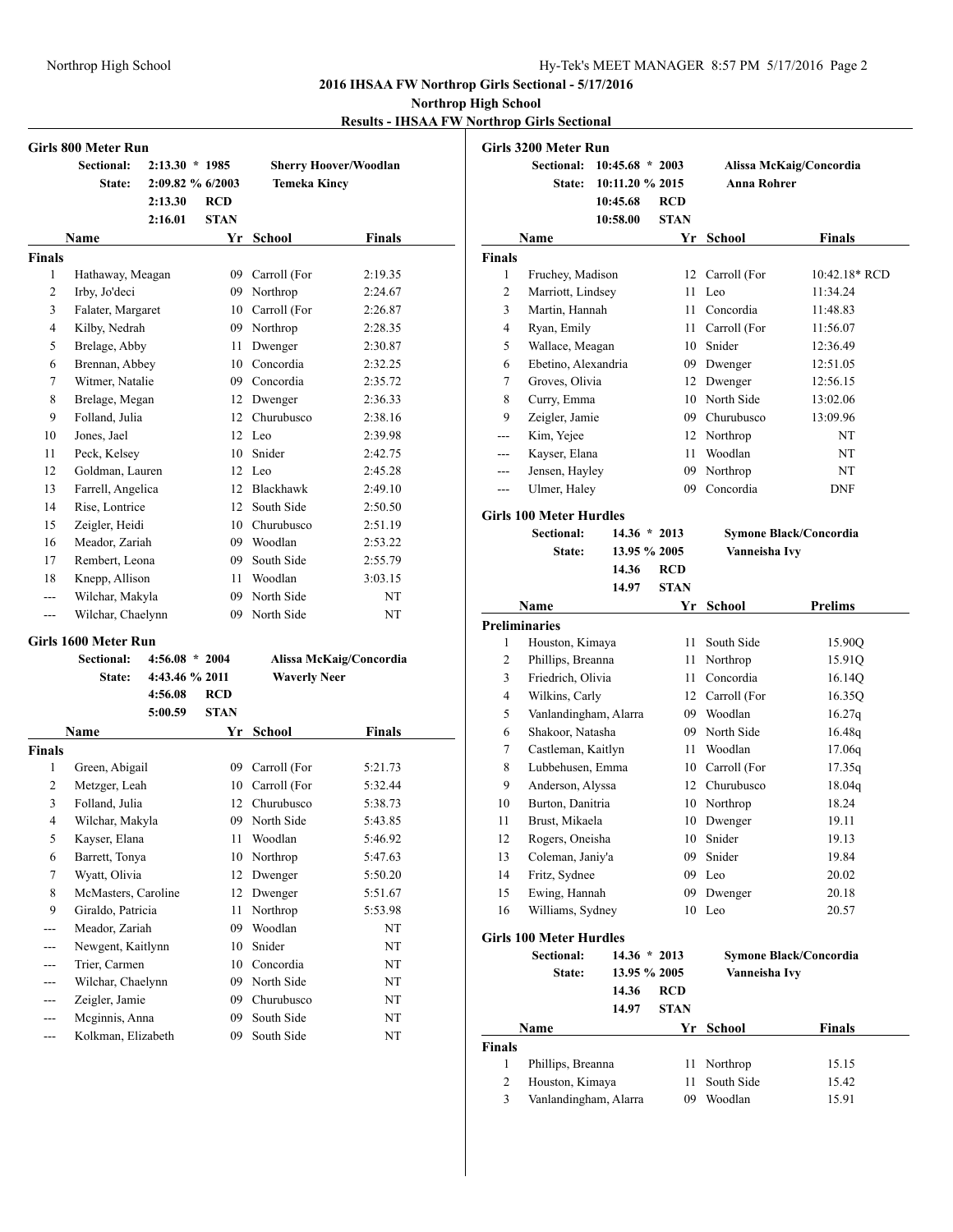**Northrop High** 

|  | <b>Results - IHSAA FW Northrop Girls Sectional</b> |  |
|--|----------------------------------------------------|--|
|  |                                                    |  |

|                | Finals  (Girls 100 Meter Hurdles)      |                |                |                          |                               |
|----------------|----------------------------------------|----------------|----------------|--------------------------|-------------------------------|
|                | Name                                   |                |                | Yr School                | Finals                        |
| 4              | Wilkins, Carly                         |                |                | 12 Carroll (For          | 15.94                         |
| 5              | Shakoor, Natasha                       |                |                | 09 North Side            | 16.14                         |
| 6              | Friedrich, Olivia                      |                |                | 11 Concordia             | 16.42                         |
| 7              | Castleman, Kaitlyn                     |                |                | 11 Woodlan               | 16.76                         |
| 8              | Lubbehusen, Emma                       |                |                | 10 Carroll (For          | 17.75                         |
| 9              | Anderson, Alyssa                       |                |                | 12 Churubusco            | 17.99                         |
|                | <b>Girls 300 Meter Hurdles</b>         |                |                |                          |                               |
|                | Sectional:                             | $42.24 * 2014$ |                |                          | <b>Symone Black/Concordia</b> |
|                | State:                                 | 41.36 % 2014   |                | <b>Symone Black</b>      |                               |
|                |                                        | 42.24          | <b>RCD</b>     |                          |                               |
|                |                                        | 45.11          | <b>STAN</b>    |                          |                               |
|                | Name                                   |                |                | Yr School                | Finals                        |
| <b>Finals</b>  |                                        |                |                |                          |                               |
| 1              | Muhammad, Kyara                        |                | 11             | Northrop                 | 45.78                         |
| $\overline{2}$ | Houston, Kimaya                        |                | 11 -           | South Side               | 47.23                         |
| 3              | Wilkins, Carly                         |                |                | 12 Carroll (For          | 47.32                         |
| 4              | Shakoor, Natasha                       |                |                | 09 North Side            | 49.60                         |
| 5              | Friedrich, Olivia                      |                |                | 11 Concordia             | 50.22                         |
| 6              | Vanlandingham, Alarra                  |                |                | 09 Woodlan               | 50.91                         |
| 7              | Jaquay, Rachel                         |                |                | 09 Churubusco            | 51.50                         |
| 8              | Burton, Danitria                       |                |                | 10 Northrop              | 51.58                         |
| 9              | Lohman, Elizabeth                      |                |                | 11 Carroll (For          | 52.21                         |
| 10             | Hardy, Nyasia                          |                |                | 09 Snider                | 53.17                         |
| 11             | Castleman, Kaitlyn                     |                |                | 11 Woodlan               | 53.79                         |
| 12             | Curry, Amber                           |                |                | 10 Dwenger               | 55.21                         |
| 13             | Fritz, Sydnee                          |                |                | 09 Leo                   | 55.60                         |
| 14             | Manning, Claire                        |                |                | 12 Dwenger               | 56.98                         |
| 15             | Grider, Alexis                         |                | 10             | South Side               | 58.06                         |
| 16             | Coleman, Antionette                    |                |                | 10 Snider                | 63.31                         |
|                |                                        |                |                |                          |                               |
|                | Girls 4x100 Meter Relay                |                |                |                          |                               |
|                | Sectional:                             | $47.23 * 2004$ |                | Northrop                 |                               |
|                | Adams, Carr, Russell, Elcock<br>State: |                | 45.75 % 6/2003 |                          |                               |
|                | Adams, Rox, Carr, Robinson             |                |                | <b>Ft Wayne Northrup</b> |                               |
|                |                                        | 47.23          | <b>RCD</b>     |                          |                               |
|                |                                        | 48.46          | <b>STAN</b>    |                          |                               |
|                |                                        |                |                | Relay                    |                               |
| <b>Finals</b>  | Team                                   |                |                |                          | <b>Finals</b>                 |
| 1              | FW Northrop                            |                |                |                          | 50.99                         |
|                | 1) Earley, Kamiyah 10                  |                |                | 2) Nguyen, Ivee 12       |                               |
|                | 3) Jones, Aliyah 10                    |                |                | 4) Weemes, Cierra 12     |                               |
| 2              | FW South Side                          |                |                |                          | 51.01                         |
|                | 1) Andrews, Tracey 12                  |                |                | 2) Harvin, Aniya 09      |                               |
|                | 3) Derrick, Kierra 10                  |                |                | 4) Hinton, Danielle 10   |                               |
| 3              | Woodlan                                |                |                |                          | 51.21                         |
|                | 1) Castleman, Kaitlyn 11               |                |                | 2) Tucker, Kira 12       |                               |
|                | 3) Vanlandingham, Alarra 09            |                |                |                          | 4) McCarter, Te'shiya 10      |
| 4              | FW Snider                              |                |                |                          | 51.98                         |
|                | 1) Pickens, Kalyn 11                   |                |                | 2) Rogers, Oneisha 10    |                               |
|                | 3) Hinton, Daysianae 11                |                |                |                          | 4) Milligan, Aizhane 12       |
|                |                                        |                |                |                          |                               |

| Iigh School |                                             |             |                                                |
|-------------|---------------------------------------------|-------------|------------------------------------------------|
|             | orthrop Girls Sectional                     |             |                                                |
| 5           | Carroll (Fort Wayne)                        |             | 52.67                                          |
|             | 1) Garrison, Grace 09                       |             | 2) Miller, Gabriel 09                          |
|             | 3) Molargik, Amara 11                       |             | 4) Leonard, Kori 12                            |
| 6           | FW Bishop Dwenger                           |             | 53.60                                          |
|             | 1) Howe, Margaret 09                        |             | 2) Schwieterman, Deanna 11                     |
|             | 3) Turner, Jacqueline 11                    |             | 4) Wilson, Vanessa 10                          |
| 7           | Leo                                         |             | 54.51                                          |
|             | 1) Genth, Raeann 10                         |             | 2) Sagsetter, Logan 11                         |
|             | 3) Smith, Kinsey 09                         |             | 4) Williams, Sydney 10                         |
| 8           | Churubusco                                  |             | 54.74                                          |
|             | 1) Anderson, Alyssa 12                      |             | 2) Gross, Brein 10                             |
|             | 3) Mallot, Miranda 09                       |             | 4) Przemielewski, Sierra 09                    |
|             | Girls 4x400 Meter Relay                     |             |                                                |
|             | $3:55.11 * 2012$<br><b>Sectional:</b>       | Northrop    |                                                |
|             | Scott, Skelton, McGee, Taylor               |             |                                                |
|             | 3:47.37 % 2011<br>State:                    |             | <b>Lawrence North</b>                          |
|             | 3:55.11                                     | <b>RCD</b>  |                                                |
|             | 3:58.88                                     | <b>STAN</b> |                                                |
|             | Team                                        | Relay       | Finals                                         |
| Finals      |                                             |             |                                                |
| 1           | <b>FW</b> Northrop                          |             | 4:05.15                                        |
|             | 1) Irby, Jo'deci 09                         |             | 2) Jones, Aliyah 10                            |
|             | 3) Muhammad, Kyara 11                       |             | 4) Phillips, Breanna 11                        |
| 2           | FW Bishop Dwenger                           |             | 4:11.36                                        |
|             | 1) Brelage, Abby 11                         |             | 2) Gerbers, Allison 10                         |
|             | 3) Gibson, Rachel 12                        |             | 4) Weldon, Samantha 10                         |
| 3           | FW South Side                               |             | 4:14.87                                        |
|             | 1) Andrews, Tracey 12                       |             | 2) Grider, Alexis 10                           |
|             | 3) Clopton, Kiera 11                        |             | 4) Houston, Kimaya 11                          |
| 4           | Carroll (Fort Wayne)                        |             | 4:22.75                                        |
|             | 1) Thomas, Allison 11                       |             | 2) Wilkins, Carly 12                           |
|             | 3) Geiger, Calista 09                       |             | 4) Green, Abigail 09                           |
| 5           | Churubusco                                  |             | 4:26.75                                        |
|             | 1) Folland, Julia 12                        |             | 2) Fulkerson, Alayna 09                        |
|             | 3) Mallot, Miranda 09                       |             | 4) Jaquay, Rachel 09                           |
| 6           | FW Concordia Lutheran                       |             | 4:26.86                                        |
|             | 1) Bentz, Abigail 11                        |             | 2) Bernabe, Lina 10                            |
|             | 3) Friedrich, Olivia 11                     |             | 4) Hardin, Meredith 12                         |
| 7           | FW Snider                                   |             | 4:27.40                                        |
|             | 1) Armour, Lakayla 09<br>3) Peck, Kelsey 10 |             | 2) Hinton, Daysianae 11<br>4) Hardy, Roniah 11 |
| 8           | Leo                                         |             | 4:31.23                                        |
|             | 1) Buhr, Grace 09                           |             | 2) Fritz, Sydnee 09                            |
|             | 3) Hamlton, Katie 12                        |             | 4) Smith, Kinsey 09                            |
| 9           | Woodlan                                     |             | 4:46.42                                        |
|             | 1) Meador, Zariah 09                        |             | 2) Houser, Samantha 11                         |
|             | 3) Kayser, Elana 11                         |             | 4) Tucker, Kira 12                             |
|             |                                             |             |                                                |
|             |                                             |             |                                                |
|             |                                             |             |                                                |
|             |                                             |             |                                                |
|             |                                             |             |                                                |
|             |                                             |             |                                                |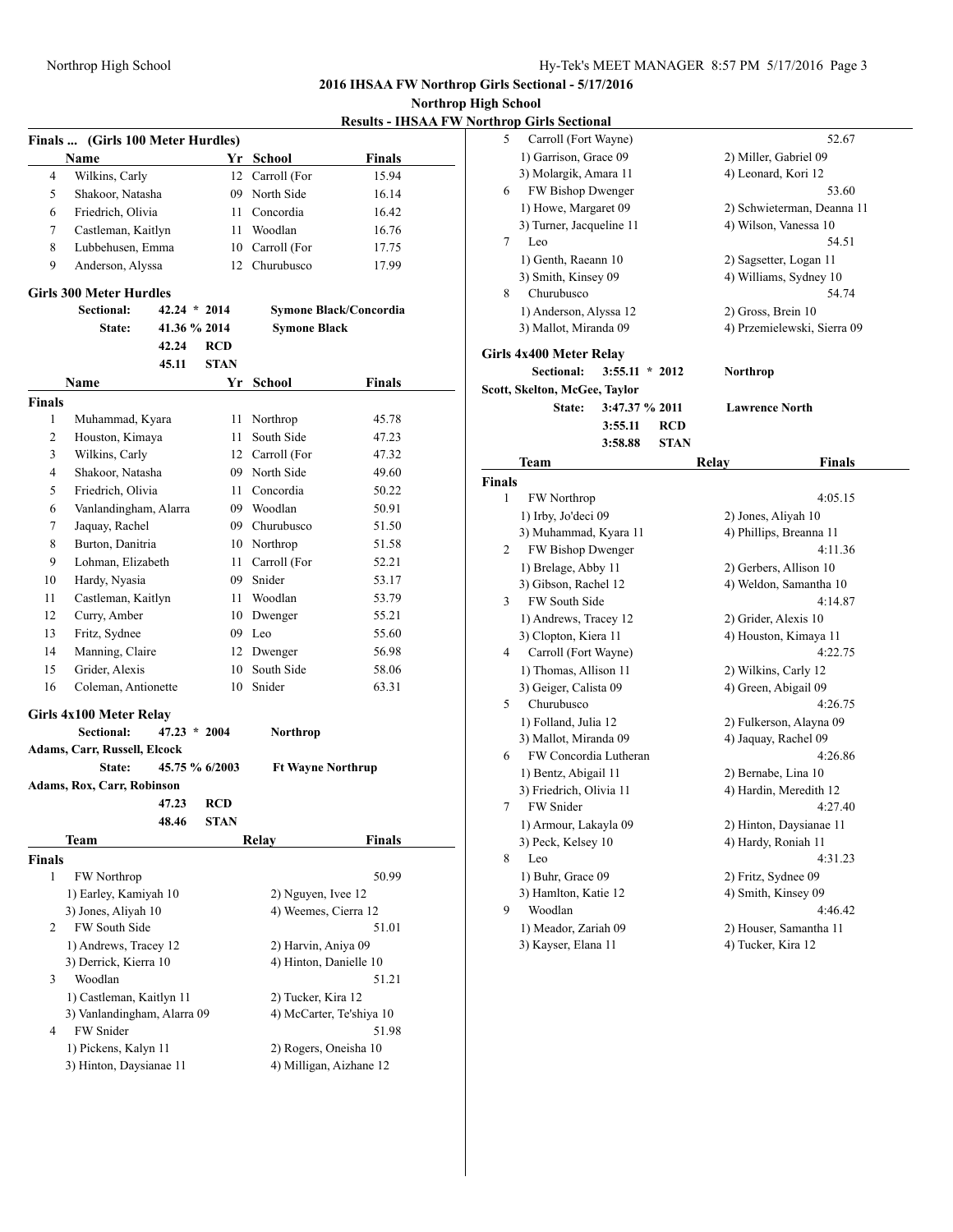# Northrop High School Hy-Tek's MEET MANAGER 8:57 PM 5/17/2016 Page 4

**2016 IHSAA FW Northrop Girls Sectional - 5/17/2016**

**Northrop High School**

**Results - IHSAA FW Northrop Girls Sectional**

|                | Girls 4x800 Meter Relay             |                  |                 |                         |                            |
|----------------|-------------------------------------|------------------|-----------------|-------------------------|----------------------------|
|                | <b>Sectional:</b>                   | $9:27.51 * 2005$ |                 | Snider                  |                            |
|                | Honig, Palevich, Lengacher, Shearer |                  |                 |                         |                            |
|                | State:                              | 8:53.74 % 2013   |                 |                         | <b>Eastern (Greentown)</b> |
|                |                                     | 9:27.48          | <b>STAN</b>     |                         |                            |
|                |                                     | 9:27.51          | <b>RCD</b>      |                         |                            |
|                | Team                                |                  |                 | Relay                   | <b>Finals</b>              |
| <b>Finals</b>  |                                     |                  |                 |                         |                            |
| 1              | Carroll (Fort Wayne)                |                  |                 |                         | 9:51.11                    |
|                | 1) Green, Abigail 09                |                  |                 |                         | 2) Falater, Margaret 10    |
|                | 3) Hathaway, Meagan 09              |                  |                 | 4) Metzger, Leah 10     |                            |
| 2              | FW Northrop                         |                  |                 |                         | 10:02.47                   |
|                | 1) Kilby, Nedrah 09                 |                  |                 | 2) Giraldo, Patricia 11 |                            |
|                | 3) Gueber, Madi 10                  |                  |                 | 4) Irby, Jo'deci 09     |                            |
| 3              | FW Bishop Dwenger                   |                  |                 |                         | 10:05.63                   |
|                | 1) Brelage, Megan 12                |                  |                 | 2) Brelage, Abby 11     |                            |
|                | 3) Ebetino, Alexandria 09           |                  |                 | 4) Manning, Claire 12   |                            |
| 4              | FW Concordia Lutheran               |                  |                 |                         | 10:25.48                   |
|                | 1) Bentz, Abigail 11                |                  |                 | 2) Brennan, Abbey 10    |                            |
|                | 3) Martin, Hannah 11                |                  |                 | 4) Witmer, Natalie 09   |                            |
| 5              | <b>FW</b> Snider                    |                  |                 |                         | 11:05.16                   |
|                | 1) Newgent, Kaitlynn 10             |                  |                 | 2) Peck, Kelsey 10      |                            |
|                | 3) Wallace, Meagan 10               |                  |                 | 4) Wallace, Marci 10    |                            |
| 6              | Leo                                 |                  |                 |                         | 11:06.18                   |
|                | 1) Cieslinski, Taylor 09            |                  |                 |                         | 2) Goldman, Lauren 12      |
|                | 3) Jones, Jael 12                   |                  |                 | 4) Hamlton, Katie 12    |                            |
| 7              | <b>FW South Side</b>                |                  |                 |                         | 12:37.24                   |
|                | 1) Govan, Makilah 09                |                  |                 | 2) Rembert, Leona 09    |                            |
|                | 3) Kolkman, Elizabeth 09            |                  |                 | 4) Mcginnis, Anna 09    |                            |
|                | <b>Girls High Jump</b>              |                  |                 |                         |                            |
|                | <b>Sectional:</b>                   | $5-08$ * 1984    |                 | Andrea Elyea/Snider     |                            |
|                | State:                              |                  | 6-00 % 6/1/1985 |                         | Angela Bradburn - Norwell  |
|                |                                     | 5-08.00          | <b>RCD</b>      |                         |                            |
|                |                                     | 5-04.00          | <b>STAN</b>     |                         |                            |
|                | Name                                |                  | Yr              | School                  | <b>Finals</b>              |
| <b>Finals</b>  |                                     |                  |                 |                         |                            |
| 1              | Muhammad, Kyara                     |                  | 11              | Northrop                | 5-03.00                    |
| $\overline{2}$ | Phillips, Breanna                   |                  | 11              | Northrop                | 5-02.00                    |
| 3              | Leonard, Kori                       |                  | 12              | Carroll (For            | 5-00.00                    |
| 3              | Fries, Rachel                       |                  | 11              | Carroll (For            | 5-00.00                    |
| 5              | Painter, Norah                      |                  | 10              | Snider                  | 4-10.00                    |
| 6              | Bennett, Robyn                      |                  | 09              | South Side              | 4-08.00                    |
| 6              | Kruse, Audrey                       |                  | 11              | Concordia               | 4-08.00                    |
| $\,$ $\,$      | Genth, Raeann                       |                  | 10              | Leo                     | 4-08.00                    |
| 9              | Howe, Margaret                      |                  | 09              | Dwenger                 | 4-06.00                    |
| 10             | Brust, Mikaela                      |                  |                 |                         |                            |
|                |                                     |                  | 10              | Dwenger<br>Snider       | 4-06.00                    |
| ---            | Swopshire, Elicia                   |                  | 10              |                         | NΗ                         |
| ---            | Branigan, Aleana                    |                  | 11              | Concordia               | NH                         |
| ---            | Reeb, Sage                          |                  | 10              | Woodlan                 | NH                         |

|                | Girls Pole Vault                |                   |                   |                              |                                |  |  |
|----------------|---------------------------------|-------------------|-------------------|------------------------------|--------------------------------|--|--|
|                | Sectional:<br>$12-09.50 * 2005$ |                   |                   | <b>Katie Veith/Homestead</b> |                                |  |  |
|                | <b>State:</b>                   | 13-06.25 % 2009   |                   | <b>Ellie McCarwell</b>       |                                |  |  |
|                |                                 | 12-09.50          | <b>RCD</b>        |                              |                                |  |  |
|                |                                 | $11-03.00$        | <b>STAN</b>       |                              |                                |  |  |
|                | Name                            |                   | Yr                | School                       | Finals                         |  |  |
| Finals         |                                 |                   |                   |                              |                                |  |  |
| 1              | Wagner, Lauren                  |                   |                   | 12 Northrop                  | 10-00.00                       |  |  |
| $\sqrt{2}$     | Jaquay, Rachel                  |                   |                   | 09 Churubusco                | 9-06.00                        |  |  |
| 3              | Garrett, Grace                  |                   |                   | 11 Dwenger                   | 8-06.00                        |  |  |
| 3              | Hamilton, Sierra                |                   |                   | 11 Carroll (For              | 8-06.00                        |  |  |
| 5              | Tarlton, Megan                  |                   |                   | 09 Carroll (For              | 8-00.00                        |  |  |
| 6              | Clark, Mikayleigh               |                   |                   | 09 Dwenger                   | 7-06.00                        |  |  |
| 7              | Genth, Raeann                   |                   |                   | 10 Leo                       | 7-06.00                        |  |  |
| ---            | Castleman, Kaitlyn              |                   | 11                | Woodlan                      | NH                             |  |  |
| ---            | Nelson, Izabelle                |                   | 11                | Northrop                     | NH                             |  |  |
|                |                                 |                   |                   |                              |                                |  |  |
|                | Girls Long Jump<br>Sectional:   | $18-10.50 * 1980$ |                   |                              | Dunn & Russell/Northrop        |  |  |
|                | State:                          |                   | 20-04 % 5/30/1986 |                              | Tonya Sedwick - Jeffersonville |  |  |
|                |                                 | 18-10.50          | <b>RCD</b>        |                              |                                |  |  |
|                |                                 | 17-11.00          | <b>STAN</b>       |                              |                                |  |  |
|                | Name                            |                   | Yr                | <b>School</b>                | <b>Finals</b>                  |  |  |
| Finals         |                                 |                   |                   |                              |                                |  |  |
| $\mathbf{1}$   | Muhammad, Kyara                 |                   | 11                | Northrop                     | 17-04.50                       |  |  |
| $\sqrt{2}$     | Nelson, Izabelle                |                   | 11                | Northrop                     | 16-05.50                       |  |  |
| 3              | Grider, Alexis                  |                   |                   | 10 South Side                | 15-11.75                       |  |  |
|                |                                 |                   |                   |                              |                                |  |  |
| 4              | Lubbehusen, Emma                |                   |                   | 10 Carroll (For              | 15-09.25                       |  |  |
| 5              | Shakoor, Natasha                |                   |                   | 09 North Side                | 15-08.25                       |  |  |
| 6              | Knorr, Emily                    |                   |                   | 09 Carroll (For              | 15-01.25                       |  |  |
| 7              | Turner, Jacqueline              |                   |                   | 11 Dwenger                   | 14-07.50                       |  |  |
| 8              | McGaffick, Caitlin              |                   |                   | 09 Concordia                 | 14-07.25                       |  |  |
| 9              | Schwieterman, Deanna            |                   |                   | 11 Dwenger                   | 14-01.50                       |  |  |
| 10             | Rise, Lontrice                  |                   |                   | 12 South Side                | 13-10.50                       |  |  |
| 11             | Sagsetter, Logan                |                   |                   | 11 Leo                       | 13-10.25                       |  |  |
| 12             | Wilchar, Makyla                 |                   |                   | 09 North Side                | 13-08.00                       |  |  |
| 13             | McGettigan, Kei'anna            |                   |                   | 10 Woodlan                   | 13-03.75                       |  |  |
| 14             | Swopshire, Elicia               |                   |                   | 10 Snider                    | 13-01.25                       |  |  |
| 15             | Suttle, Sha'tearaney            |                   |                   | 10 Snider                    | 11-10.50                       |  |  |
| 16             | Cook, Cheyenne                  |                   |                   | 10 Woodlan                   | 11-00.75                       |  |  |
|                | Girls Shot Put                  |                   |                   |                              |                                |  |  |
|                | <b>Sectional:</b>               | $43-05 * 1988$    |                   | <b>Donna Gill/Snider</b>     |                                |  |  |
|                | State:                          | 50-09 % 2011      |                   | <b>Tori Bliss</b>            |                                |  |  |
|                |                                 | 43-05.00          | <b>RCD</b>        |                              |                                |  |  |
|                |                                 | 40-05.50          | <b>STAN</b>       |                              |                                |  |  |
|                | Name                            |                   | Yr                | <b>School</b>                | <b>Finals</b>                  |  |  |
| Finals         |                                 |                   |                   |                              |                                |  |  |
| $\mathbf{1}$   | Tiney-Williams, Alicia          |                   | 10                | Northrop                     | 41-03.00<br><b>STAN</b>        |  |  |
| $\overline{c}$ | Barnes, Markalah                |                   | 09                | Northrop                     | 37-04.00                       |  |  |
| 3              | Clopton, Brianna                |                   |                   | 12 South Side                | 32-01.50                       |  |  |
| 4              | Tippmann, Rose                  |                   |                   | 12 Dwenger                   | 31-07.00                       |  |  |
| 5              | Sorg, Alli                      |                   | 11                | North Side                   | 31-03.00                       |  |  |
| 6              | Molargik, Amara                 |                   | 11                | Carroll (For                 | 31-01.00                       |  |  |
| 7              | Hurse, Makena                   |                   | 11                | Snider                       | 30-10.00                       |  |  |
|                |                                 |                   |                   |                              |                                |  |  |